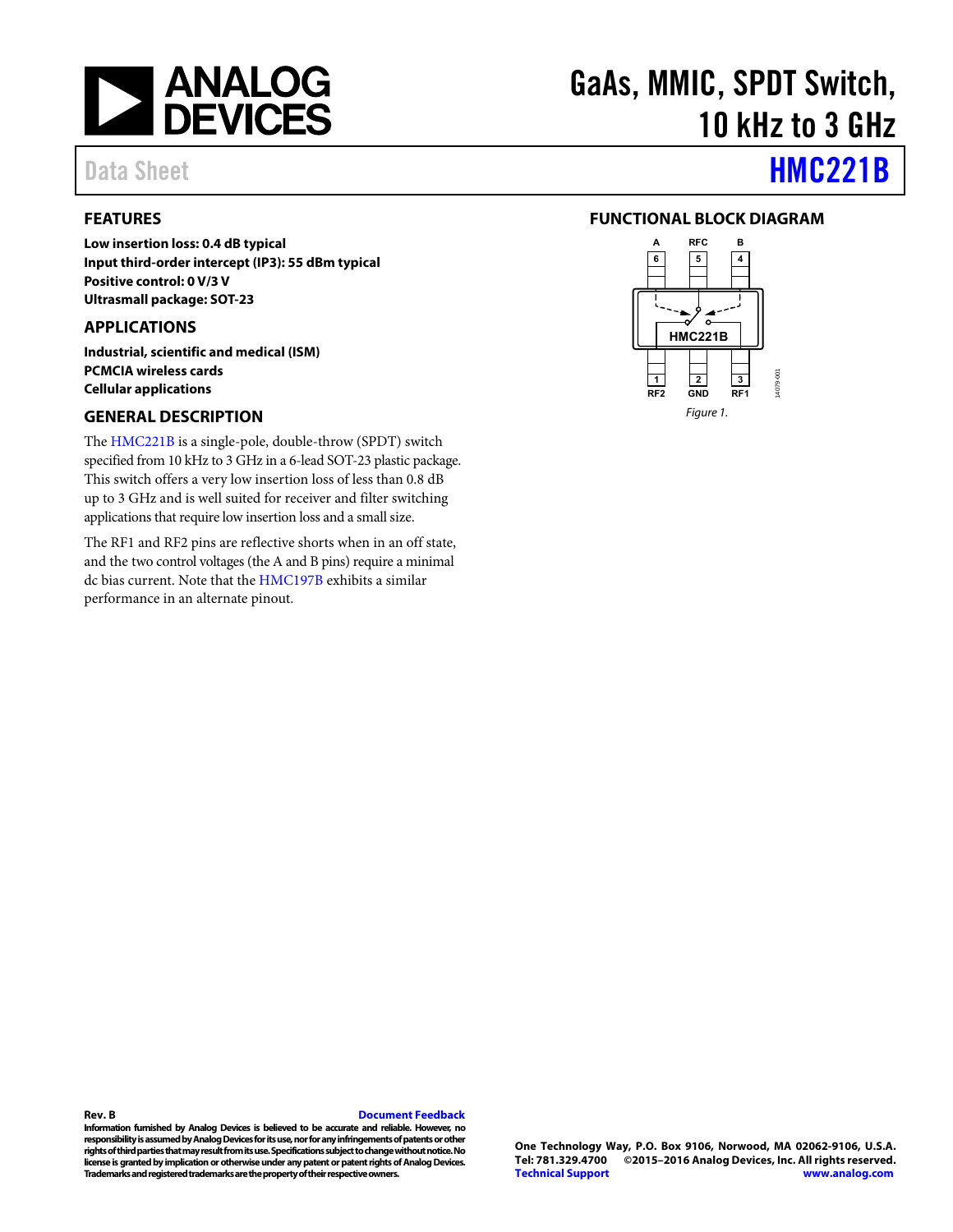# TABLE OF CONTENTS

#### <span id="page-1-0"></span>**REVISION HISTORY**

| $12/2016$ —Rev. A to Rev. B |  |
|-----------------------------|--|
|                             |  |

#### **4/2016—v01.1215 to Rev. A**

| This Hittite Microwave Products data sheet has been reformatted |  |
|-----------------------------------------------------------------|--|
| to meet the styles and standards of Analog Devices, Inc.        |  |
|                                                                 |  |
| Changes to Title, Feature Section, and General Description      |  |
|                                                                 |  |
|                                                                 |  |
|                                                                 |  |

| Input Power Compression and Third-Order Intercept7 |  |
|----------------------------------------------------|--|
|                                                    |  |
|                                                    |  |
|                                                    |  |
|                                                    |  |
|                                                    |  |
|                                                    |  |

| Added Table 3; Renumbered Sequentially, Interface Schematics   |  |
|----------------------------------------------------------------|--|
| Section, and Figure 3 to Figure 6; Renumbered Sequentially     |  |
|                                                                |  |
| Added Insertion Loss, Return Loss, and Isolation Section6      |  |
| Added Input Power Compression and Third-Order Intercept        |  |
|                                                                |  |
| Changes to Typical Application Circuit Section and Figure 15 8 |  |
|                                                                |  |
|                                                                |  |
|                                                                |  |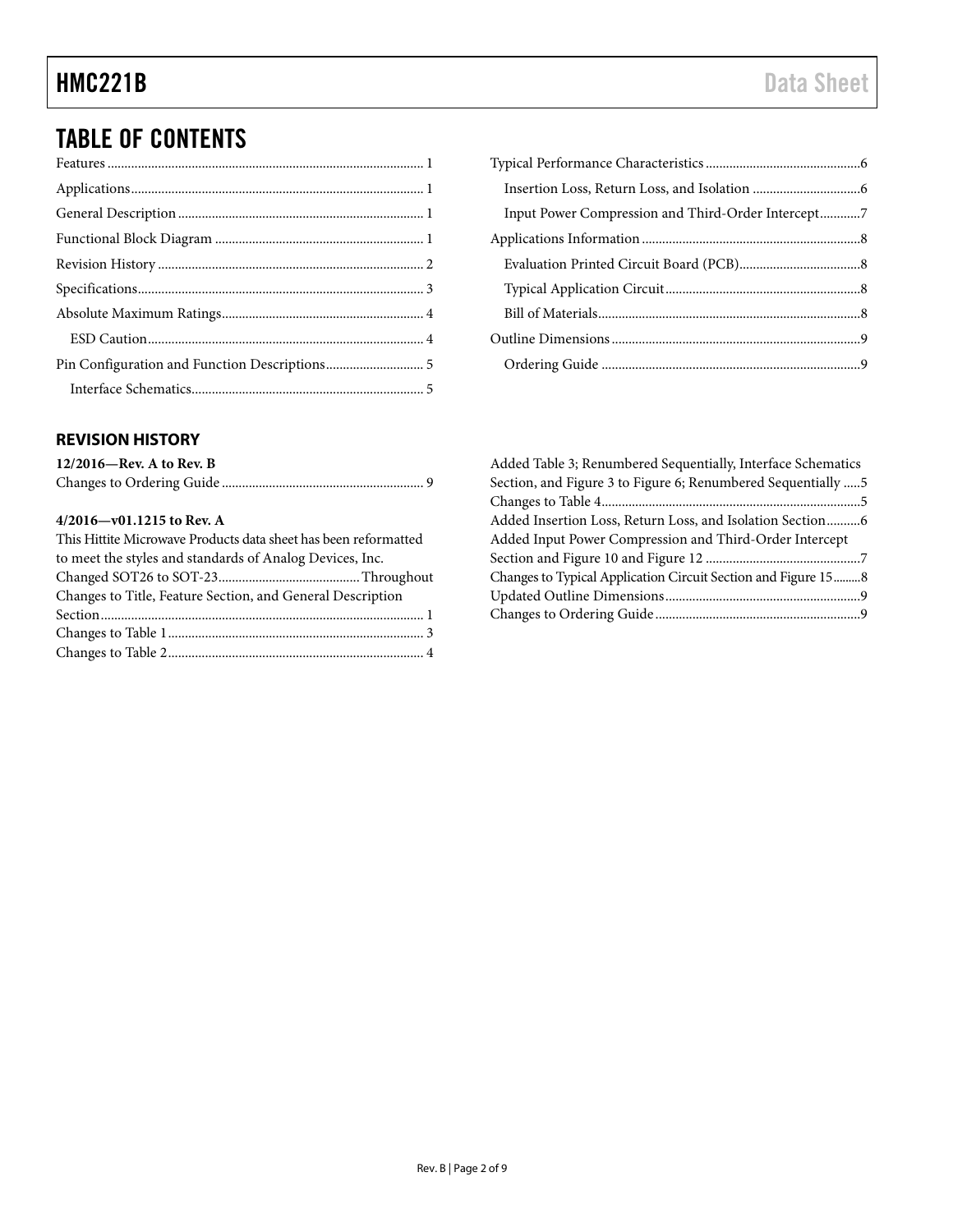### <span id="page-2-0"></span>**SPECIFICATIONS**

T<sub>A</sub> = 25°C, V<sub>CTL</sub> = 0 V/3 V to 8 V, 50  $\Omega$  system, unless otherwise noted.

#### **Table 1.**

| <b>Parameter</b>                       | Symbol                                | <b>Test Conditions/Comments</b>                         | Min  | <b>Typ</b>     | Max  | Unit            |
|----------------------------------------|---------------------------------------|---------------------------------------------------------|------|----------------|------|-----------------|
| <b>FREQUENCY BAND</b>                  |                                       |                                                         | 0.01 |                | 3000 | <b>MHz</b>      |
| <b>INSERTION LOSS</b>                  |                                       | 10 kHz to 1.0 GHz                                       |      | 0.4            | 0.7  | dB              |
|                                        |                                       | 1.0 GHz to 2.0 GHz                                      |      | 0.45           | 0.8  | dB              |
|                                        |                                       | 2.0 GHz to 2.5 GHz                                      |      | 0.6            | 0.9  | dB              |
|                                        |                                       | 2.5 GHz to 3.0 GHz                                      |      | 0.8            | 1.1  | dB              |
| Flatness                               |                                       | 20 MHz to 1.0 GHz, maximum to minimum                   |      | 0.3            |      | dB              |
| <b>ISOLATION</b>                       |                                       | 10 kHz to 1.0 GHz                                       | 24   | 30             |      | dB              |
|                                        |                                       | 1.0 GHz to 2.0 GHz                                      | 24   | 29             |      | dB              |
|                                        |                                       | 2.0 GHz to 2.5 GHz                                      | 21   | 25             |      | dB              |
|                                        |                                       | 2.5 GHz to 3.0 GHz                                      | 14   | 18             |      | dB              |
| <b>RETURN LOSS</b>                     |                                       | 10 kHz to 1.0 GHz                                       | 25   | 33             |      | dB              |
|                                        |                                       | 1.0 GHz to 2.0 GHz                                      | 20   | 30             |      | dB              |
|                                        |                                       | 2.0 GHz to 2.5 GHz                                      | 20   | 25             |      | dB              |
|                                        |                                       | 2.5 GHz to 3.0 GHz                                      | 11   | 22             |      | dB              |
| <b>GROUP DELAY1</b>                    |                                       | 0.5 GHz to 1.0 GHz, maximum to minimum                  |      | 30             |      | ps              |
| <b>INPUT LINEARITY</b>                 |                                       | $V_{CTL} = 0 V/5 V$                                     |      |                |      |                 |
| 1 dB Power Compression                 | P <sub>1dB</sub>                      | 10 kHz to 20 MHz                                        |      | 8 <sup>1</sup> |      | d <sub>Bm</sub> |
|                                        |                                       | 20 MHz to 250 MHz                                       | 6    | 11             |      | dBm             |
|                                        |                                       | 250 MHz to 1.0 GHz                                      | 25   | 30             |      | dBm             |
|                                        |                                       | 1.0 GHz to 3.0 GHz                                      | 23   | 29             |      | d <sub>Bm</sub> |
| Third-Order Intercept <sup>1</sup>     | IP3                                   | Two-tone input power = $9$ dBm/tone, $\Delta f = 1$ MHz |      |                |      |                 |
|                                        |                                       | 10 kHz to 10 MHz                                        | 9    |                |      | dBm             |
|                                        |                                       | 10 MHz to 20 MHz                                        | 12   |                |      | dBm             |
|                                        |                                       | 20 MHz to 30 MHz                                        | 15   |                |      | dBm             |
|                                        |                                       | 30 MHz to 250 MHz                                       | 18   | 26             |      | dBm             |
|                                        |                                       | 250 MHz to 1.0 GHz                                      | 40   | 55             |      | dBm             |
|                                        |                                       | 1.0 GHz to 3.0 GHz                                      | 38   | 54             |      | dBm             |
| SWITCHING CHARACTERISTICS <sup>1</sup> |                                       |                                                         |      |                |      |                 |
| <b>Rise and Fall Time</b>              | t <sub>RISE</sub> , t <sub>FALL</sub> | 10% to 90% of RF output                                 |      | 3              |      | ns              |
| On and Off Time                        | ton, toff                             | 50% V <sub>CTL</sub> to 10%/90% of RF output            |      | 10             |      | ns              |
| <b>CONTROL INPUTS</b>                  |                                       | A and B pins                                            |      |                |      |                 |
| Voltage <sup>2</sup>                   | <b>V</b> <sub>CTL</sub>               |                                                         |      |                |      |                 |
| High                                   | $V_{INH}$                             |                                                         | 3    |                | 8    | $\vee$          |
| Low                                    | $V_{\text{INL}}$                      |                                                         |      | $\pmb{0}$      |      | $\vee$          |
| Current                                | $I_{\text{CTL}}$                      |                                                         |      |                |      |                 |
| High                                   | <b>I</b> <sub>INH</sub>               | $V_{CTL} = 0 V/3 V$                                     |      | 0.1            |      | μA              |
|                                        |                                       | $V_{CTL} = 0 V/5 V$                                     |      | $\mathbf{1}$   |      | μA              |
|                                        |                                       | $V_{\text{CTL}} = 0 V/8 V$                              |      | 5              |      | μA              |
| Low                                    | <b>I</b> <sub>INH</sub>               | $V_{CTL} = 0 V/3 V$                                     |      | $-0.1$         |      | μA              |
|                                        |                                       | $V_{\text{CTL}} = 0 V/5 V$                              |      | $-1$           |      | μA              |
|                                        |                                       | $V_{CTL} = 0 V/8 V$                                     |      | $-5$           |      | μA              |

<sup>1</sup> Guaranteed by design but not production tested.

 $2$  The control input voltage tolerances are  $\pm$ 0.2 V dc.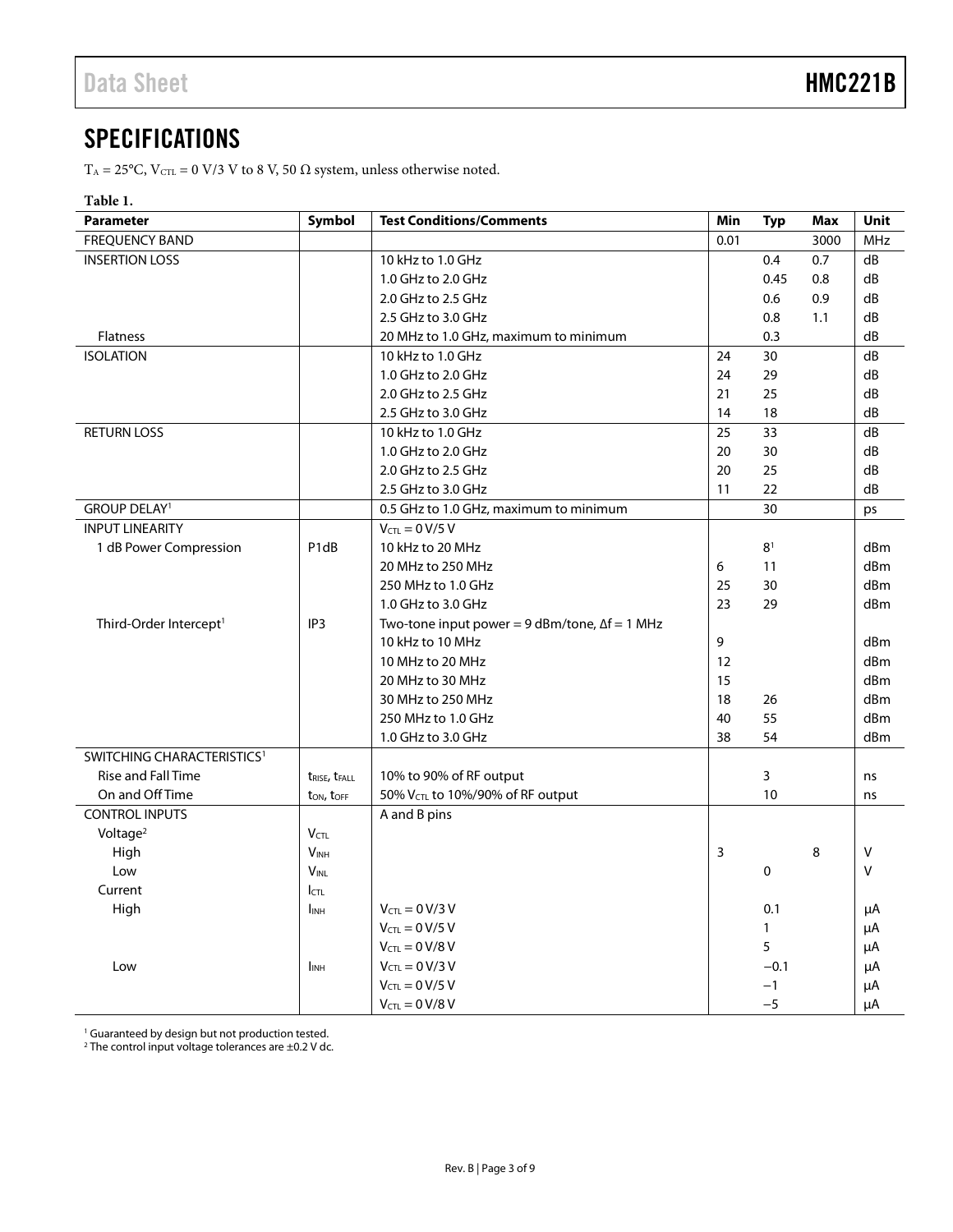## <span id="page-3-0"></span>ABSOLUTE MAXIMUM RATINGS

#### **Table 2.**

| <b>Parameter</b>                                       | Rating                              |
|--------------------------------------------------------|-------------------------------------|
| Control Voltage Range (A and B)                        | $-0.2$ V dc to 12 V dc              |
| RF Input Power Level (CW Peak,                         | 0.36W                               |
| $V_{\text{CTL}} = 0 V/5 V$                             |                                     |
| 10 kHz to 10 MHz                                       | 8 dBm                               |
| 10 MHz to 20 MHz                                       | 10 dBm                              |
| 20 MHz to 30 MHz                                       | $11$ dBm                            |
| 30 MHz to 250 MHz                                      | 14 dBm                              |
| 250 MHz to 3.0 GHz                                     | 31 dBm                              |
| Hot Switching RF Input Power Level                     |                                     |
| (CW Peak, $V_{\text{CTL}} = 0 \text{ V}/5 \text{ V}$ ) |                                     |
| 10 kHz to 250 MHz                                      | 6 dBm                               |
| 250 MHz to 3.0 GHz                                     | 20 dBm                              |
| Continuous Power Dissipation, P <sub>DISS</sub>        | 0.36W                               |
| (at $T_{\text{CASE}} = 85^{\circ}C$ )                  |                                     |
| Junction to Case Thermal Resistance, Q <sub>IC</sub>   | 178°C/W                             |
| Temperature                                            |                                     |
| Junction, T                                            | $150^{\circ}$ C                     |
| Storage                                                | $-65^{\circ}$ C to $+150^{\circ}$ C |
| Reflow <sup>1</sup> (MSL1 Rating)                      |                                     |
| <b>HMC221B</b>                                         | $235^{\circ}$ C                     |
| HMC <sub>221</sub> RF                                  | 260°C                               |
| <b>ESD Sensitivity</b>                                 |                                     |
| Human Body Model (HBM)                                 | 250 V (Class 1A)                    |

Stresses at or above those listed under Absolute Maximum Ratings may cause permanent damage to the product. This is a stress rating only; functional operation of the product at these or any other conditions above those indicated in the operational section of this specification is not implied. Operation beyond the maximum operating conditions for extended periods may affect product reliability.

#### <span id="page-3-1"></span>**ESD CAUTION**



ESD (electrostatic discharge) sensitive device. Charged devices and circuit boards can discharge<br>without detection. Although this product features patented or proprietary protection circuitry, damage may occur on devices subjected to high energy ESD. Therefore, proper ESD precautions should be taken to avoid performance degradation or loss of functionality.

<sup>1</sup> See th[e Ordering Guide](#page-8-1) for additional information.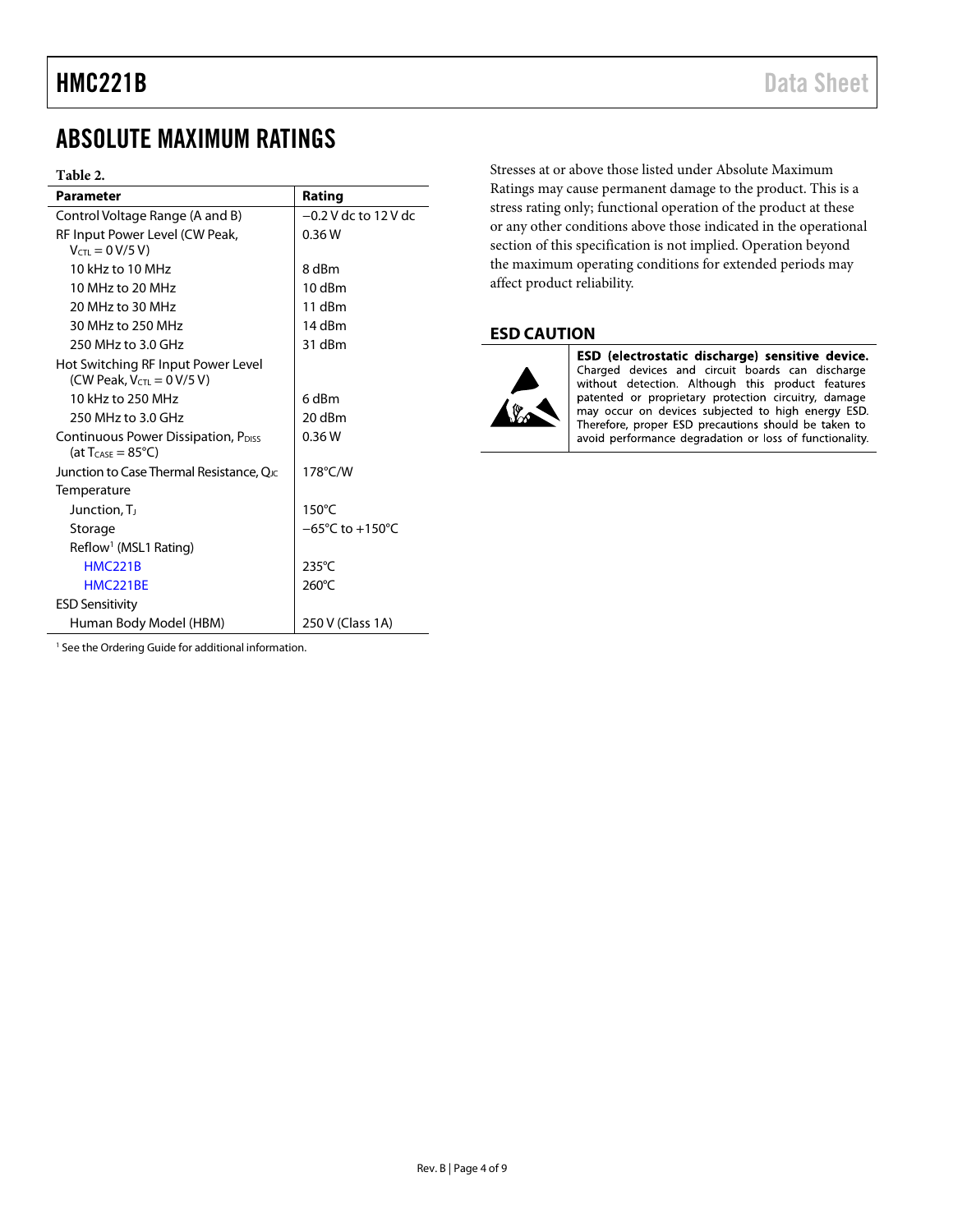### <span id="page-4-0"></span>PIN CONFIGURATION AND FUNCTION DESCRIPTIONS



#### **Table 3. Pin Function Descriptions**

| Pin No. | <b>Mnemonic</b> | <b>Description</b>                                                                                                      |
|---------|-----------------|-------------------------------------------------------------------------------------------------------------------------|
|         | RF <sub>2</sub> | RF2 Port (See Figure 4). This pin is dc-coupled and matched to 50 $\Omega$ . A dc blocking capacitor is required.       |
|         | <b>GND</b>      | Ground (See Figure 6). This pin must be connected to the RF/dc ground of the printed circuit board (PCB).               |
|         | RF <sub>1</sub> | RF1 Port (See Figure 4). This pin is dc-coupled and matched to 50 $\Omega$ . A dc blocking capacitor is required.       |
|         | B               | Control Input A (See Table 4 and Figure 5).                                                                             |
|         | <b>RFC</b>      | RF Common Port (See Figure 3). This pin is dc-coupled and matched to 50 $\Omega$ . A dc blocking capacitor is required. |
|         | A               | Control Input B (See Table 4 and Figure 5).                                                                             |

#### <span id="page-4-4"></span>**Table 4. Truth Table**

| Control Input Voltage <sup>1</sup> |          | <b>Signal Path State</b> |                   |  |
|------------------------------------|----------|--------------------------|-------------------|--|
| A (V dc)                           | B (V dc) | <b>RFC to RF1</b>        | <b>RFC to RF2</b> |  |
| Low                                | High     | On                       | Off               |  |
| High                               | Low      | Off                      | On                |  |

1 All high or all low for control inputs, A and B, are undefined states. The switch response has a high insertion loss and poor return loss on both RF paths.

#### <span id="page-4-6"></span><span id="page-4-1"></span>**INTERFACE SCHEMATICS**







<span id="page-4-2"></span>Figure 4. RF1 and RF2 Interface

<span id="page-4-5"></span>4079-012 14079-012 'n **A, B** Figure 5. A and B Interface

<span id="page-4-3"></span>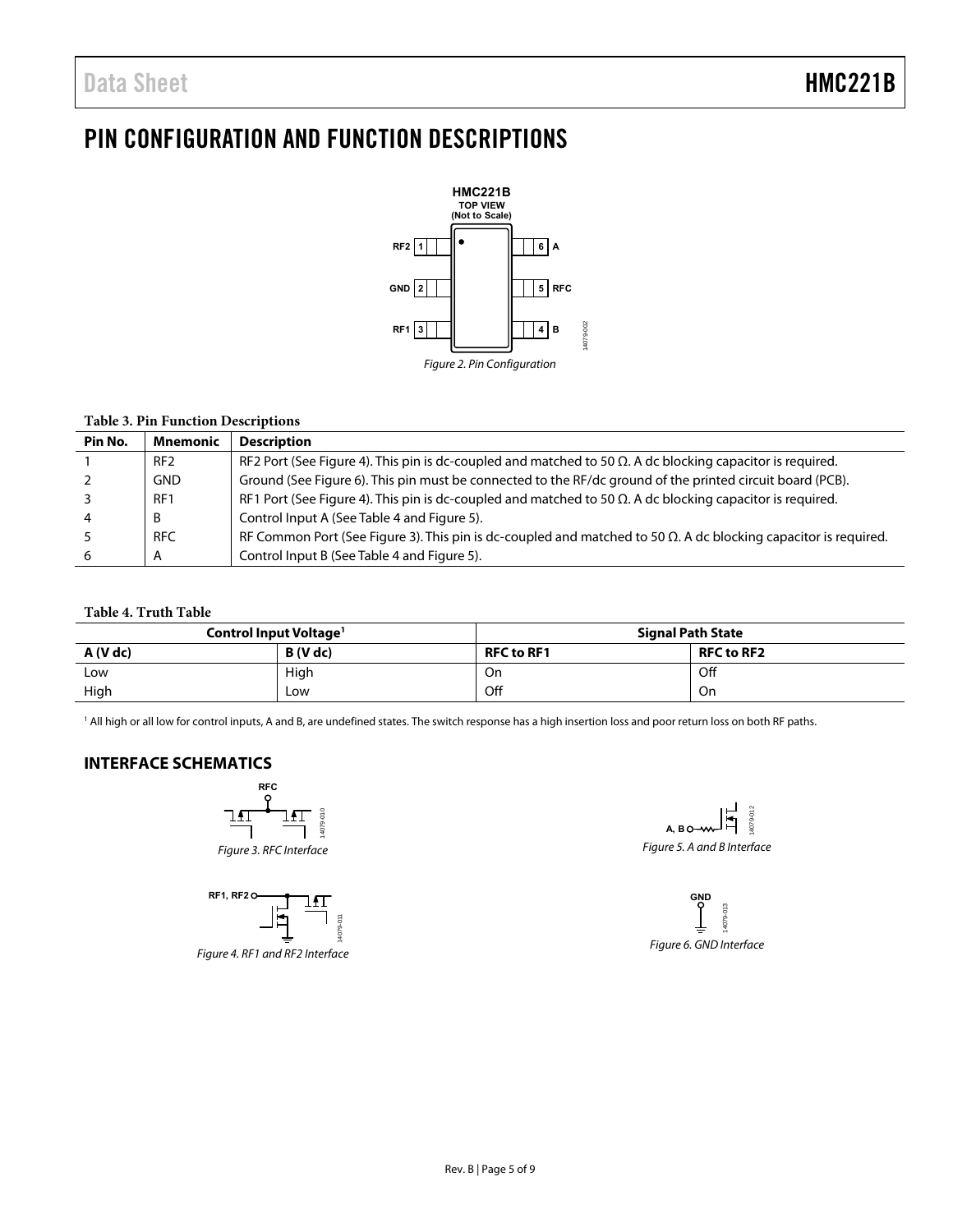# <span id="page-5-0"></span>TYPICAL PERFORMANCE CHARACTERISTICS

### <span id="page-5-1"></span>**INSERTION LOSS, RETURN LOSS, AND ISOLATION**



*Figure 7. Insertion Loss vs. Frequency over Temperature*





*Figure 9. Isolation Between RFC and RF1/RF2 Ports vs. Frequency*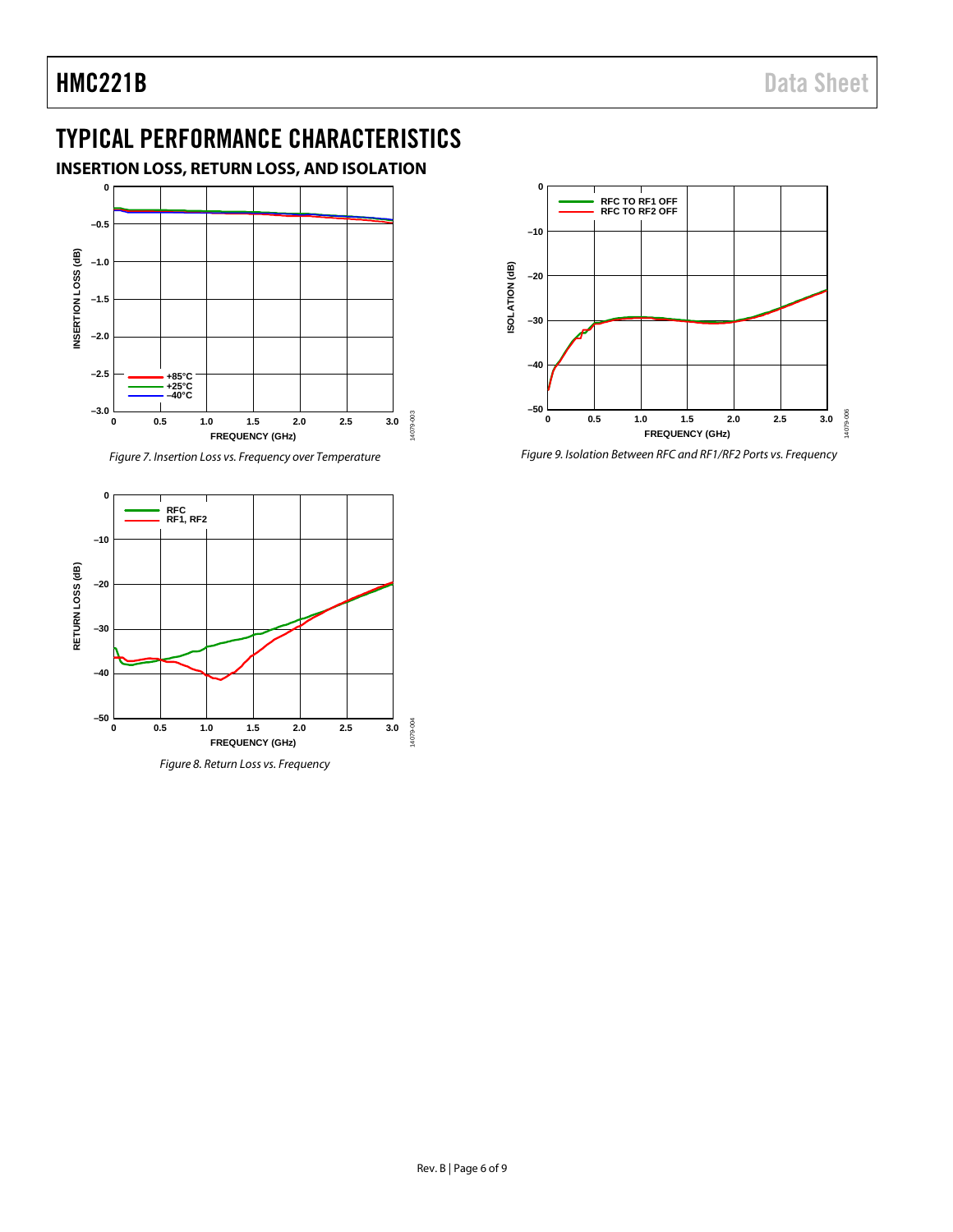#### <span id="page-6-0"></span>**INPUT POWER COMPRESSION AND THIRD-ORDER INTERCEPT**



*Figure 10. Input 1 dB Power Compression (P1dB) and Input 0.1dB Power Compression (P0.1dB) vs. Frequency, V<sub>CTL</sub>* = 0 V/5 V



*Figure 11. Input 1 dB Power Compression (P1dB) and Input 0.1dB Power Compression (P0.1dB) vs. Control Input Voltage*



*Figure 12. Input Third-Order Intercept* (IP3) *vs. Frequency, V<sub>CTL</sub>* = 0 V/5 V



*Figure 13. Input IP3 vs. Control Input Voltage*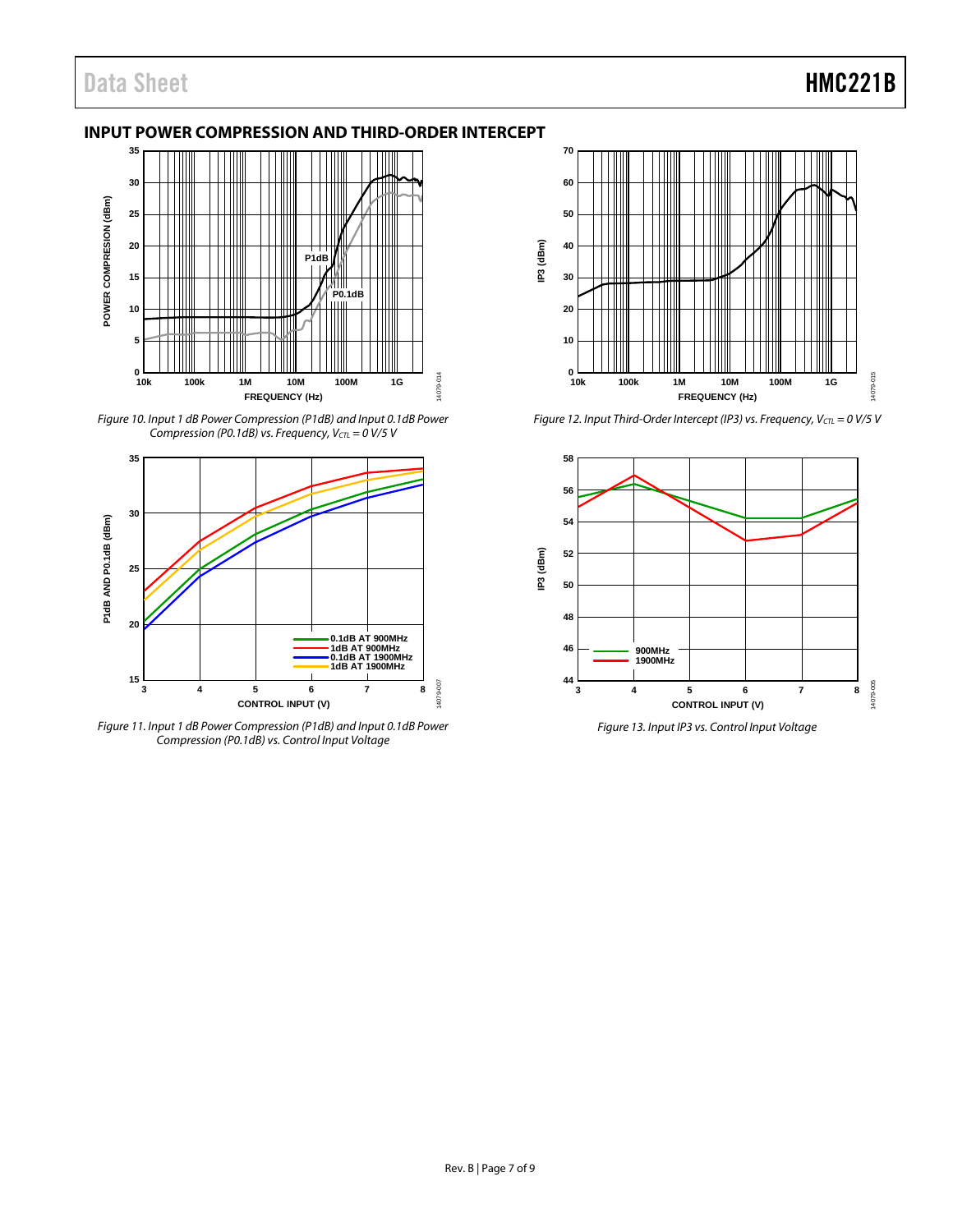### <span id="page-7-0"></span>APPLICATIONS INFORMATION **EVALUATION PRINTED CIRCUIT BOARD (PCB)**

<span id="page-7-1"></span>Generate the circuit board used in this application with proper RF circuit design techniques. Signal lines at the RF port must have 50  $\Omega$  impedance and connect the package ground leads and package bottom directly to the ground plane similar to that shown i[n Figure 14.](#page-7-4) The evaluation circuit board show[n Figure 14](#page-7-4)  is available from Analog Devices, Inc., upon request.



### <span id="page-7-2"></span>**TYPICAL APPLICATION CIRCUIT**

Two cascaded, CMOS inverters, biased with  $V_{DD} = 5$  V, can generate complementary control voltages,  $V_{\text{CTL}} = 0$  V/5 V, for the A and B inputs. Therefore, the [HMC221B](http://www.analog.com/HMC221B?doc=HMC221B.pdf) can be controlled from a single CMOS input line (see [Figure 15\)](#page-7-5).



<span id="page-7-5"></span>Figure 15. Typical Application Circuit

#### <span id="page-7-4"></span><span id="page-7-3"></span>**BILL OF MATERIALS**

**Table 5. List of Materials for Evaluation PC[B EVAL01-HMC221B1](http://www.analog.com/HMC221B?doc=HMC221B.pdf)**

| Item         | <b>Description</b>                                                 |
|--------------|--------------------------------------------------------------------|
| $J1$ to $J3$ | PCB mount SMA RF connectors                                        |
| J4 to J6     | DC pins                                                            |
| $C1$ to $C3$ | 330 pF capacitors, 0402 package                                    |
| R1, R2       | 1 k $\Omega$ resistors, 0402 package                               |
| U1           | HMC221BE SPDT switch                                               |
| PCB          | 600-00382-00-1 evaluation PCB, circuit board material: Rogers 4350 |

<sup>1</sup> References this number when ordering the evaluation PCB.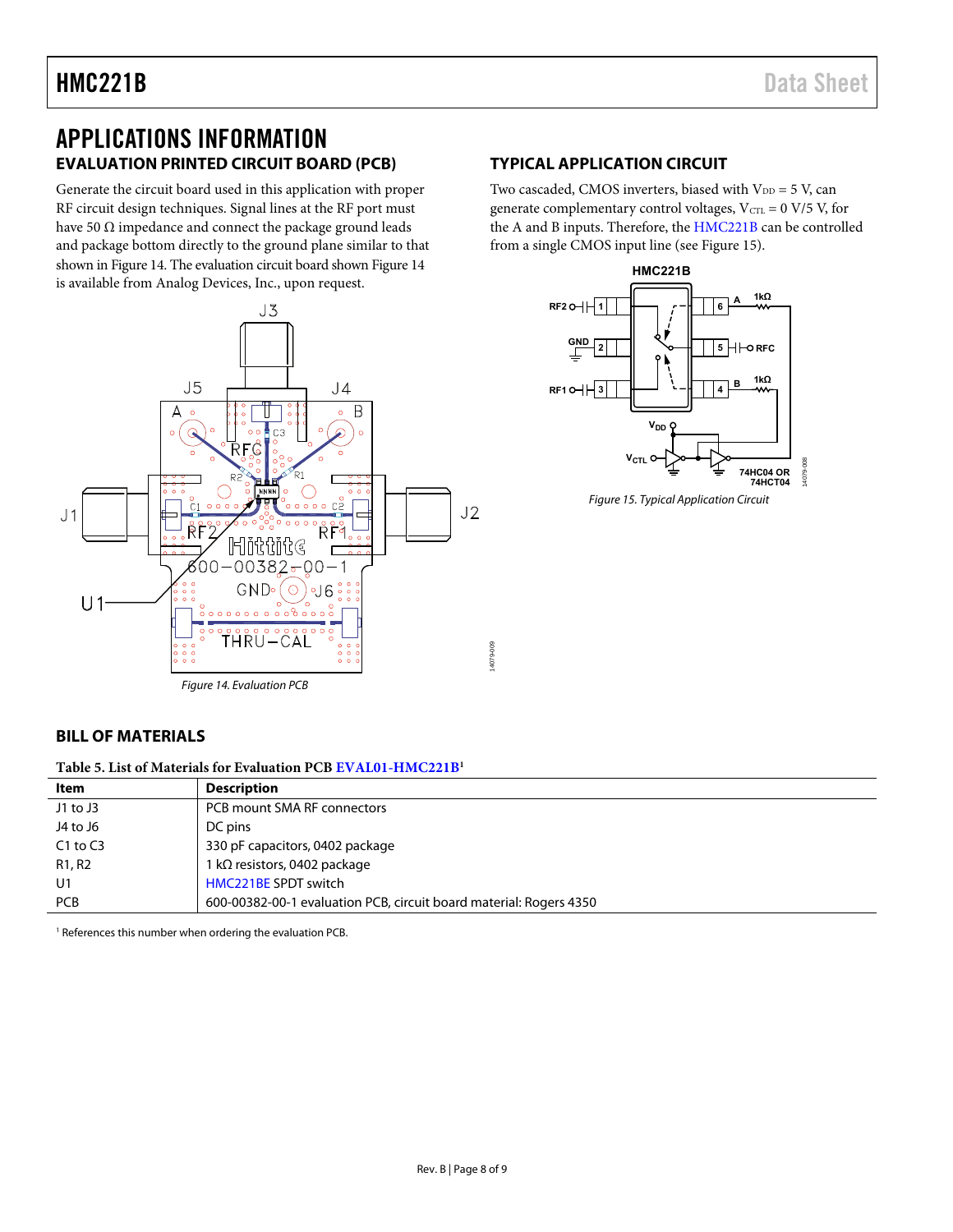### <span id="page-8-0"></span>OUTLINE DIMENSIONS



Figure 16. 6-Lead Small Outline Transistor Package [SOT-23] (RJ-6) Dimensions shown in millimeters

#### **ORDERING GUIDE**

<span id="page-8-1"></span>

| Model <sup>1</sup>     | <b>Temperature</b>                 | MSL Rating <sup>2</sup> | <b>Description</b>                               | <b>Package Option</b> | Branding <sup>3</sup> |
|------------------------|------------------------------------|-------------------------|--------------------------------------------------|-----------------------|-----------------------|
| HMC221BE               | $-40^{\circ}$ C to $+85^{\circ}$ C | MSL1                    | 6-Lead Small Outline Transistor Package [SOT-23] | $RJ-6$                | 221BE                 |
|                        |                                    |                         |                                                  |                       | <b>XXXX</b>           |
| HMC221BETR             | $-40^{\circ}$ C to $+85^{\circ}$ C | MSL1                    | 6-Lead Small Outline Transistor Package [SOT-23] | RJ-6                  | 221BE                 |
|                        |                                    |                         |                                                  |                       | <b>XXXX</b>           |
| <b>HMC221B</b>         | $-40^{\circ}$ C to $+85^{\circ}$ C | MSL1                    | 6-Lead Small Outline Transistor Package [SOT-23] | RJ-6                  | 221B                  |
|                        |                                    |                         |                                                  |                       | <b>XXXX</b>           |
| HMC <sub>221</sub> BTR | $-40^{\circ}$ C to $+85^{\circ}$ C | MSL1                    | 6-Lead Small Outline Transistor Package [SOT-23] | RJ-6                  | 221B                  |
|                        |                                    |                         |                                                  |                       | <b>XXXX</b>           |
| EVAL01-HMC221B         |                                    |                         | <b>Evaluation Board</b>                          |                       |                       |

<sup>1</sup> The [HMC221BE a](http://www.analog.com/HMC221B?doc=HMC221B.pdf)nd th[e HMC221BETR](http://www.analog.com/HMC221B?doc=HMC221B.pdf) are RoHS-Compliant Parts, and th[e HMC221B a](http://www.analog.com/HMC221B?doc=HMC221B.pdf)nd the [HMC221BTR](http://www.analog.com/HMC221B?doc=HMC221B.pdf) are non RoHS-Compliant Parts.<br><sup>2</sup> See the Absolute Maximum Ratings section for additional information

<sup>2</sup> See th[e Absolute Maximum Ratings](#page-3-0) section for additional information.

<sup>3</sup> XXXX is the 4-digit lot number.

**©2015–2016 Analog Devices, Inc. All rights reserved. Trademarks and registered trademarks are the property of their respective owners. D14079-0-12/16(B)** 



Rev. B | Page 9 of 9